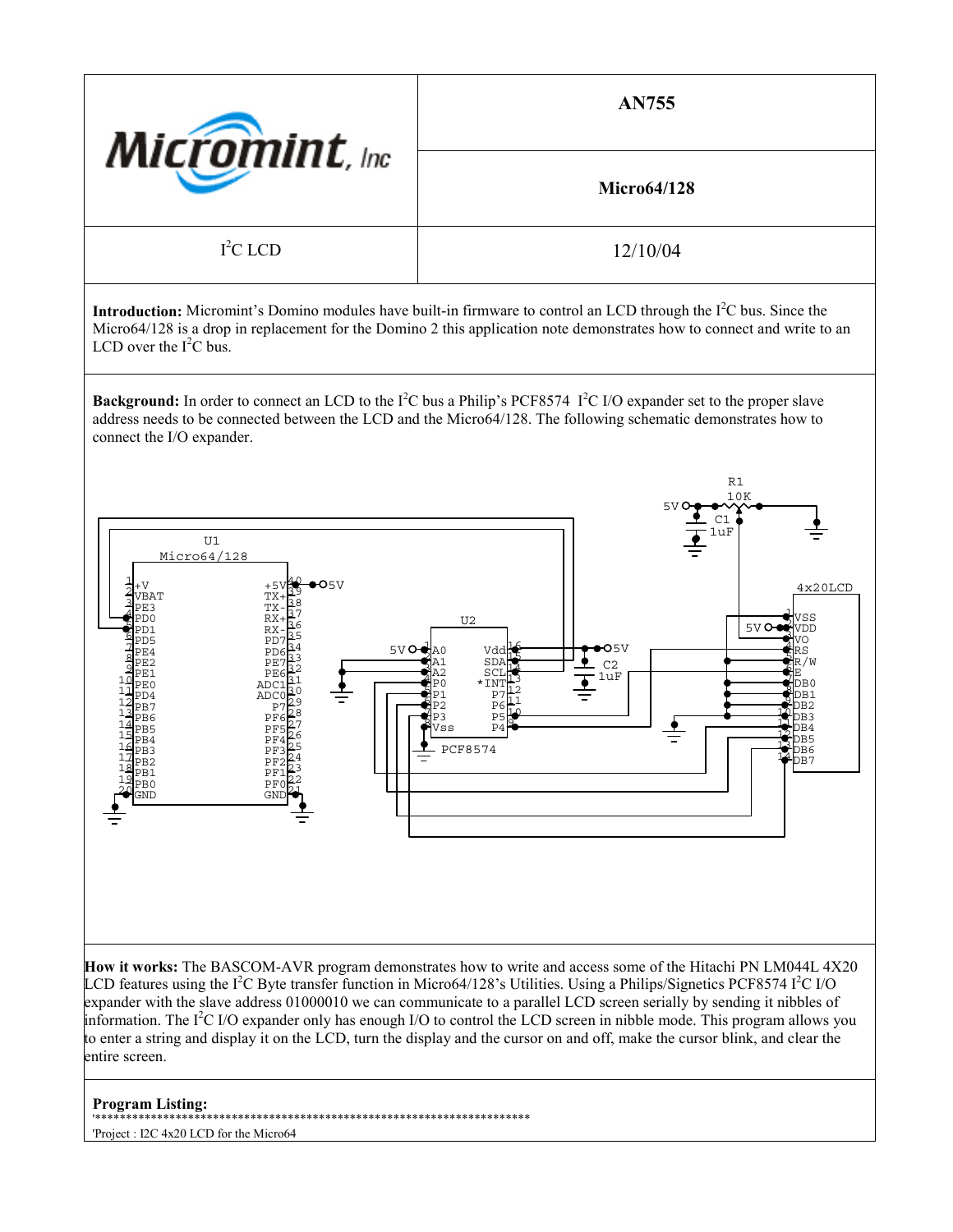'Company : Micromint, Inc.  $Sregfile = "m64def.dat"$  $$baud1 = 9600$ 'Configure the serial port. Config Com2 = Dummy, Synchrone = 0, Parity = None, Stopbits = 1, Databits = 8, Clockpol = 0 'Configure PORTD.6 as an ouput and the rest of the port as inputs. Ddrd =  $64$ Portd. $6 = 1$ 'Enable the transmitter 'Open the serial port Open "com2:" For Random As #1 Declare Variables & Constants Const Ledaddr =  $&H42$ Dim B As Byte Dim S As String \* 80 Dim X As Byte Dim Strlen As Byte Dim Char As Byte Dim Upnib As Byte Dim Lownib As Byte 'The data sent over the I2C bus must be loacted at \$HFFD in order for the 'utilities to work. Dim I2cdatatx As Byte At &HFFD 'The Slave Address must be loacted at \$HFFB in order for the utilities to work. Dim Sladdr As Byte At &HFFB 'The Utilities puts the results from a read over the I2C bus at address &HFFE Dim I2cdatarx As Word At &HFFE 'A Call to &HFC28 enables the I2C bus to 100kHz. **Sasm** !Call &HFC28: \$end Asm 'wait for 500 mS for LCD to come up Waitms 500 Gosub Init led 'Initialize the LCD Do Print #1, "LCD Menu" Print #1, "1 - Print to the LCD Screen" Print #1, "2 - Clear the Screen" Print #1, "3 - LCD On"<br>Print #1, "4 - LCD Off" Print  $#1$ , "5 - Turn the cursor off" Print #1, "6 - Turn the cursor on" Print #1, "7 - Make the cursor not blink"<br>Print #1, "8 - Make the cursor blink" Input #1,  $\overline{B}$ Select Case B Case 1: Gosub Displaystring Case 2 : Gosub Clear\_lcd Case 3 : Gosub Lcdon Case 4 : Gosub Lcdoff Case 5: Gosub Curseoff Case 6 : Gosub Curseon Case 7: Gosub Curseblinkoff Case 8 : Gosub Curseblinkon **End Select** Loop Init led:  $S \overline{lad}$  = Ledaddr 'E RS DB7 DB6 DB5 DB4 'P5 P4 P3 P2 P1 P0 Gosub Set4bitmode I2cdatatx =  $&B00100010$  '4 bit mode upper nibble **Sasm** !Call &HFCBD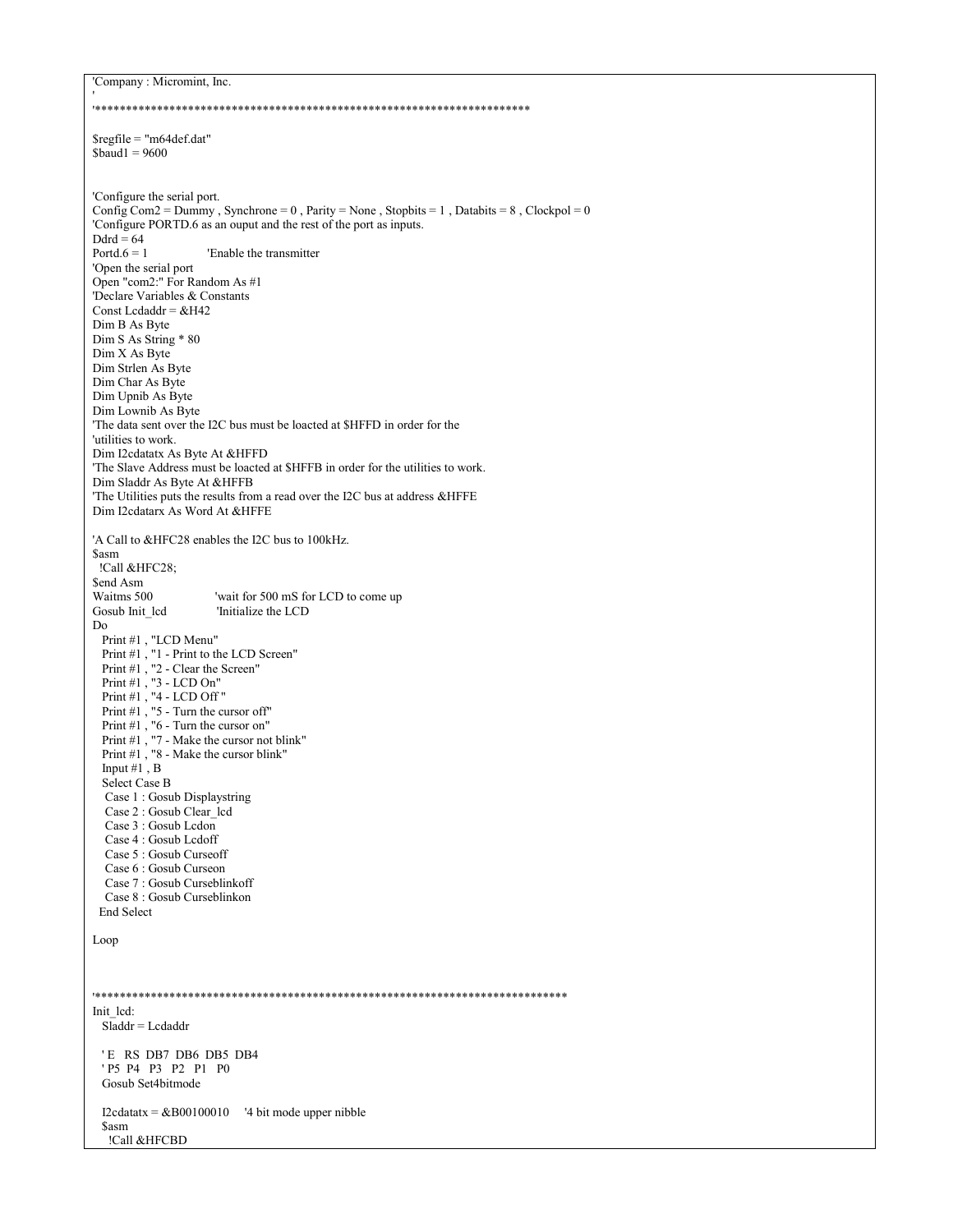\$end Asm Gosub Lowlcdepin I2cdatatx =  $&800101100$  '4 bit, 2line, 4X7 Matrix, lower nibble **Sasm** !Call &HFCBD \$end Asm Gosub Lowlcdepin I2cdatatx =  $&B00100000$  'Auto Increment, Shift Right upper nibble **\$asm** !Call &HFCBD \$end Asm Gosub Lowlcdepin  $I2cdatatx = \& B00100110$  'Auto Increment, Shift Right lower nibble \$asm !Call &HFCBD \$end Asm Gosub Lowlcdepin Gosub Lcdon Gosub Clear\_lcd Return Clear\_lcd:  $Sladdr = Lcdaddr$ I2cdatatx =  $\&B00100000$  'Clear the Display upper nibble \$asm !Call &HFCBD \$end Asm Gosub Lowlcdepin I2cdatatx =  $\&B00100001$  'Clear the Display lower nibble \$asm !Call &HFCBD \$end Asm Gosub Lowlcdepin Return Ledon:  $Sladdr = Lcdaddr$ I2cdatatx =  $\&B00100000$  'LCD on upper nibble \$asm !Call &HFCBD \$end Asm Gosub Lowlcdepin  $I2cdatatx = \&B00101100$   $'LCD$  on lower nibble **Sasm** !Call &HFCBD \$end Asm Gosub Lowlcdepin Return Lcdoff:  $Sladdr = Lcdaddr$ **Sasm** !Call &HFCBD \$end Asm Gosub Lowlcdepin \$asm !Call &HFCBD \$end Asm Gosub Lowlcdepin Return Curseoff:  $Sladdr = Lcdaddr$  $I2cdatatx = \&B00100000$  'Cursor Off upper nibble **Sasm** !Call &HFCBD \$end Asm Gosub Lowlcdepin I2cdatatx =  $&B00101100$  'Cursor Off lower nibble \$asm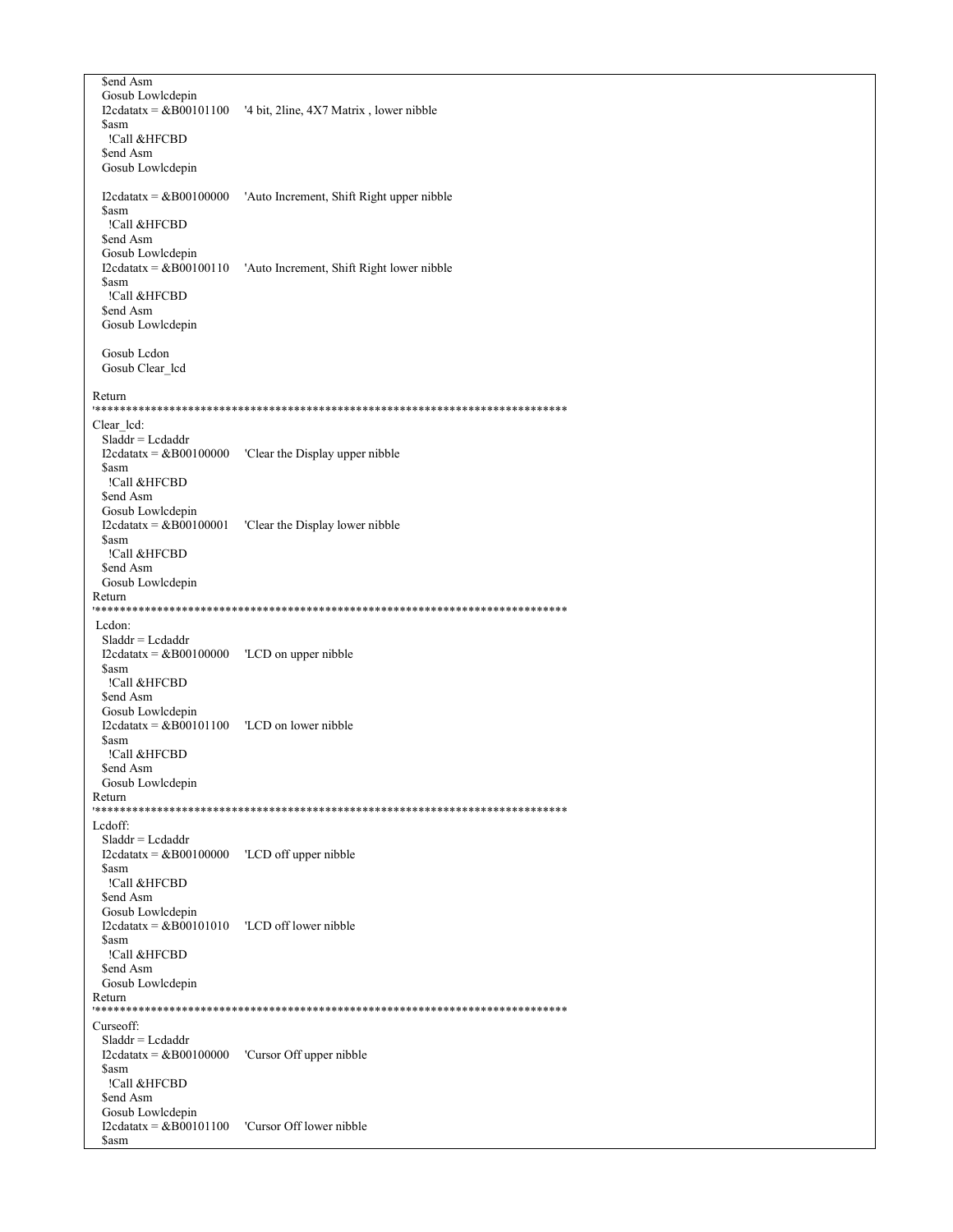!Call &HFCBD \$end Asm Gosub Lowlcdepin Return Curseon:  $Sladdr = Lcdaddr$ I2cdatatx =  $&B00100000$  'Cursor On upper nibble \$asm !Call &HFCBD \$end Asm Gosub Lowlcdepin I2cdatatx =  $\&B00101110$  'Cursor On lower nibble \$asm !Call &HFCBD \$end Asm Gosub Lowlcdepin Return \*\*\*\*\*\*\*\*\*\* Curseblinkoff:  $Sladdr = Lcdaddr$ I2cdatatx =  $\&B00100000$  Turn off the blinking upper nibble **Sasm** !Call &HFCBD \$end Asm Gosub Lowlcdepin I2cdatatx =  $&B00101100$  Turn off the blinking lower nibble \$asm !Call &HFCBD \$end Asm Gosub Lowlcdepin Return Curseblinkon:  $Sladdr = Lcdaddr$ I2cdatatx =  $&B00100000$  Turn on the blinking upper nibble **Sasm** !Call &HFCBD \$end Asm Gosub Lowlcdepin I2cdatatx =  $&B00101101$  Turn on the blinking lower nibble \$asm !Call &HFCBD \$end Asm Gosub Lowlcdepin Return Lowledepin:  $Sladdr = Lcdaddr$ I2cdatatx =  $\&B00000000$  'Low the E pin to move in the nibble \$asm !Call &HFCBD \$end Asm Waitms 10 Return Set4bitmode:  $Sladdr = Lcdaddr$ I2cdatatx =  $\&B00100010$  '4 bit mode only \$asm !Call &HFCBD \$end Asm Gosub Lowlcdepin Return Cursorline1:  $Sladdr = Lcdaddr$ I2cdatatx =  $&B00101000$  'Move Cursor to beginning of line 1 upper nibble **Sasm** !Call &HFCBD \$end Asm Gosub Lowlcdepin I2cdatatx =  $\&\overrightarrow{B00100000}$  'Move Cursor to beginning of line 1 lower nibble \$asm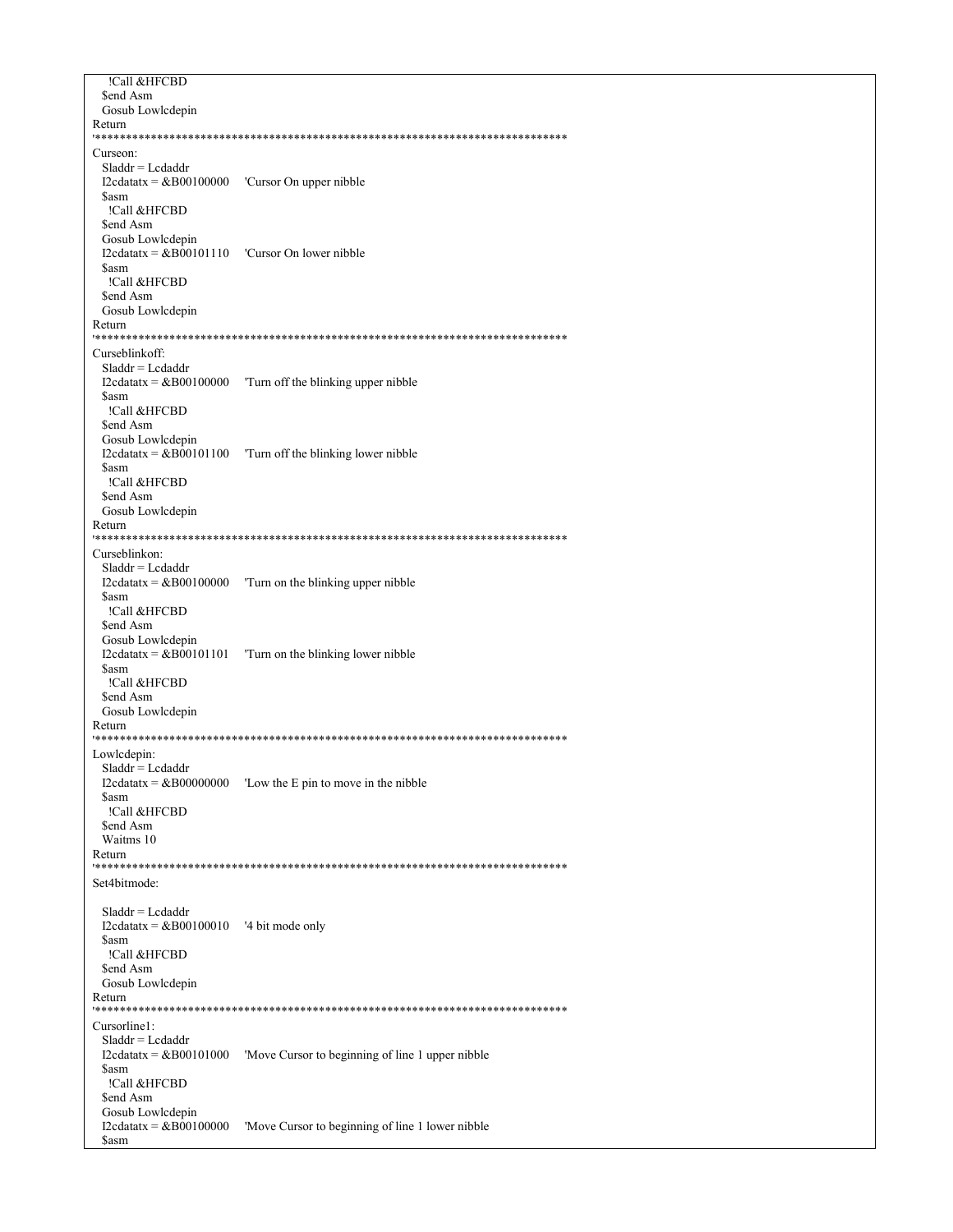!Call &HFCBD \$end Asm Gosub Lowlcdepin Return Cursorline2:  $Sladdr = Lcdaddr$ I2cdatatx =  $&B00101100$  'Move Cursor to beginning of line 2 upper nibble \$asm !Call &HFCBD \$end Asm Gosub Lowlcdepin I2cdatatx =  $&B00100000$  'Move Cursor to beginning of line 2 lower nibble **Sasm** !Call &HFCBD \$end Asm Gosub Lowlcdepin Return \*\*\*\*\*\*\*\*\*\*\* Cursorline3:  $Sladdr = Lcdaddr$ I2cdatatx =  $&B00101001$  'Move Cursor to beginning of line 3 upper nibble **Sasm** !Call &HFCBD \$end Asm Gosub Lowlcdepin I2cdatatx =  $&B00100100$  'Move Cursor to beginning of line 3 lower nibble \$asm !Call &HFCBD \$end Asm Gosub Lowlcdepin Return Cursorline4:  $Sladdr = Lcdaddr$ I2cdatatx =  $&B00101101$  'Move Cursor to beginning of line 4 upper nibble **Sasm** !Call &HFCBD \$end Asm Gosub Lowlcdepin I2cdatatx =  $\&B00100100$  'Move Cursor to beginning of line 4 lower nibble \$asm !Call &HFCBD \$end Asm Gosub Lowlcdepin Return Displaystring: Gosub Cursorline1  $Sladdr = Lcdaddr$  $X = 0$ Input #1, "Please enter a string", S 'get the lenght of the string to determine how many times to loop  $Strlen = Len(s)$ Do 'begin a the loop to send out the charecters to the display.  $Char = Right(s, Strlen)$ 'Prepare the upper nibble I2cdatatx =  $0$  $I2cdatatx.0 = Char.4$  $I2cdatatx.1 = Char.5$ I2cdatatx. $2 =$ Char. $6$  $I2cdatatx.3 = Char.7$  $I2cdatatx.4 = 1$  $I2cdatatx.5 = 1$ **Sasm** !Call &HFCBD \$end Asm Gosub Lowlcdepin 'Prepare the lower nibble  $I2cdatatx = 0$  $I2cdatatx.0 = Char.0$  $I2cdatatx.1 = Char.1$  $I2cdatatx.2 = Char.2$  $I2cdatatx.3 = Char.3$ I2cdatatx. $4 = 1$  $I2cdatatx.5 = 1$